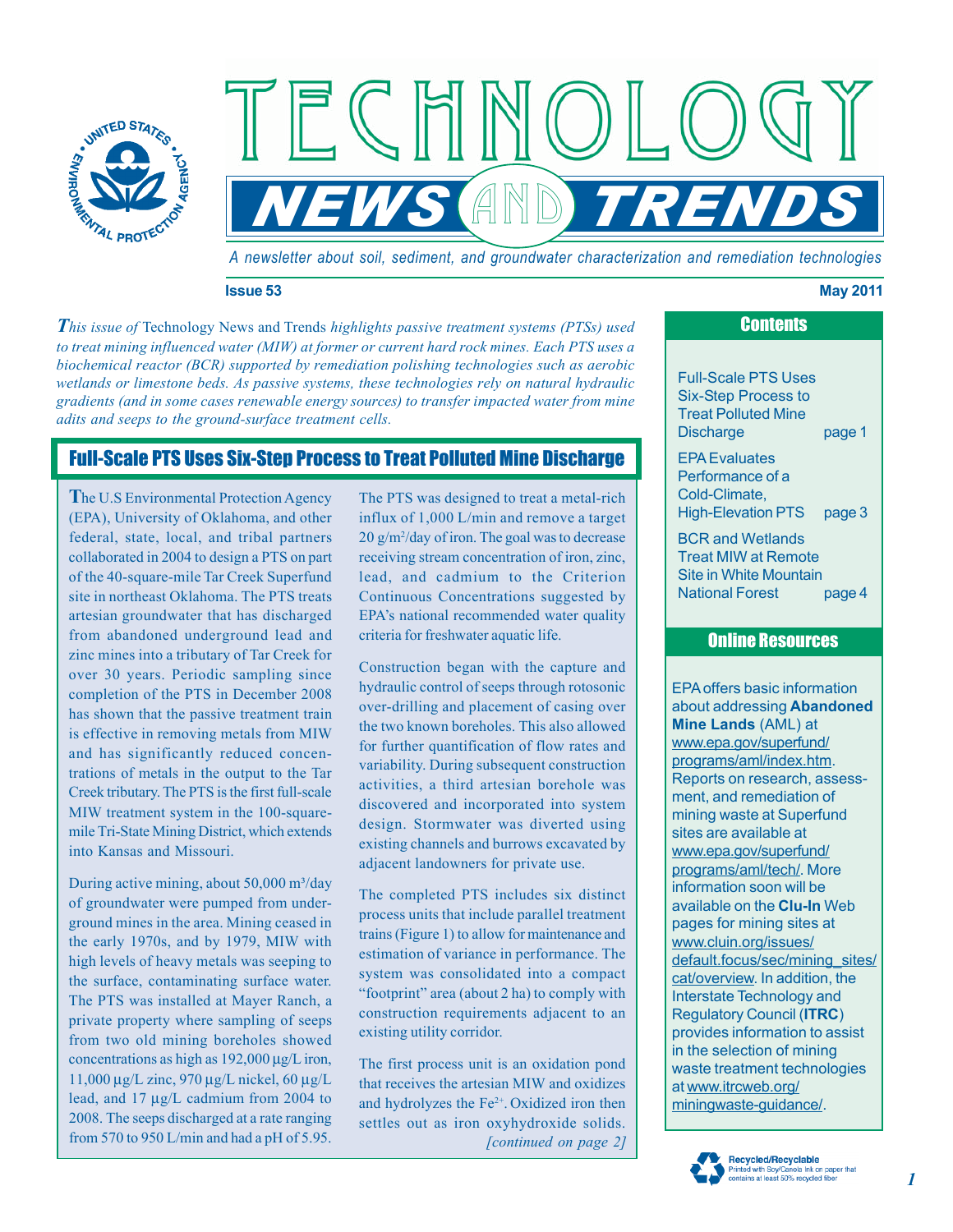#### *[continued from page 1]*

Effluent water flows by gravity feed to the two parallel surface water wetlands. Emergent vegetation in the shallow zones  $( $0.3 \text{ m}$ ) increases retention time of solids,$ while the deeper pools facilitate settling of oxidized and hydrolyzed iron solids from solution. Water then flows to the third process unit comprising parallel verticalflow BCRs designed to provide a reducing environment to remove cadmium, lead, and zinc. The BCRs were constructed with a 45-cm layer of organic substrate (a mixture of 45% spent mushroom compost, 45% hardwood chips, and 10% manufactured limestone sand) overlying a 30-cm limestone gravel drainage layer containing perforated drainage pipes. A lowpermeability HDPE liner beneath the gravel maintains design integrity.

In the fourth process unit, submerged aeration systems in two parallel aeration ponds re-oxygenate water from the BCRs. Aeration reduces odors caused by the emission of hydrogen sulfide gas during bacterial sulfate reduction. Water in one pond is aerated by a vertical displacement pump powered by a 20-foot-tall windmill; as a result, water is aerated only when the wind is blowing. Water in the adjacent pond is aerated by a high-volume compressor powered by a 120-watt photovoltaic (PV) system that charges a deep-cycle battery. The PV system operates the compressor on a 20-hours-on, 4-hours-off cycle. Horizontal-flow limestone beds in ponds of the fifth process unit further improve water quality by removing additional zinc and manganese and increasing water hardness to offset the bioavailability of any remaining trace metals. The limestone beds are greater than 1 meter thick to provide a minimum 14-hour retention time.

The final polishing pond/wetland facilitates settling of residual solids through vegetative filtration and re-aerates water through passive photosynthesis. Water from the pond discharges via an exit pipe into a small channel that feeds into the Tar Creek tributary. The wetlands provide a



wildlife habitat and serve as a buffer between the PTS and the tributary and its associated riparian zone.

Water quality entering the tributary has improved substantially since installing the PTS. Output of iron has decreased to 440 μg/L, while outputs of zinc and nickel were decreased to 450 μg/L and 160 μg/L, respectively. Levels of cadmium, lead, and arsenic are below detection limits, and pH has increased from 5.95 to 7.11. The PTS retains approximately 57,000 kg iron, 3,300 kg zinc, 300 kg nickel, 5 kg cadmium, 17 kg lead, and 18 kg arsenic per year. Beneficial reuse of accumulated solids and substrates retained by the system is being explored as researchers continue to study receiving stream biogeochemistry, fish and macroinvertebrate communities, microbial community activity, and degree of bioaccumulation potential.

Design and construction of the Mayer Ranch PTS cost \$1,196,000. The system is expected to last 25 years, with an estimated \$20,000 annual operation and maintenance (O&M) cost. Total costs (including research) are estimated at \$4 million.

Other cleanup activities at the Tar Creek Superfund site include the processing of chat for resale, remediation of distal properties, and the reinjection of mining wastes into mine cavities. EPA recently

finalized a hydrogeological study that concluded that reinjection of mining waste into the mine workings complies with Underground Injection Control requirements. Cleanup began in 2010 and is expected to take 30 years to complete.

*Contributed by Robert Nairn, Ph.D., University of Oklahoma (nairn@ou.edu or 405-325-3354), and Ursula Lennox, [\(lennox.ursula@epa.gov](mailto:lennox.ursula@epa.gov) or 214-665- 6743) and Gary Baumgarten, EPA Region 6 [\(baumgarten.gary@epa.gov](mailto:baumgarten.gary@epa.gov)  or 214-665-6749).* 

### Errata

To clarify information in the March 2011 article, "3D-CSIA Forensics at the FAMU Law School Site Reveals Multiple Contaminant Sources," the Florida Department of Environmental Protection's (FDEP) Site Investigation Section (SIS) conducted the study to assess groundwater quality and identify potentially responsible parties. The owner of one facility at which a release occurred is responsible for remediation and is working with the FDEP District Office to coordinate cleanup of their release. Upon completion of the SIS report, FDEP will determine if additional facilities/ properties will require further assessment and/or remediation activities.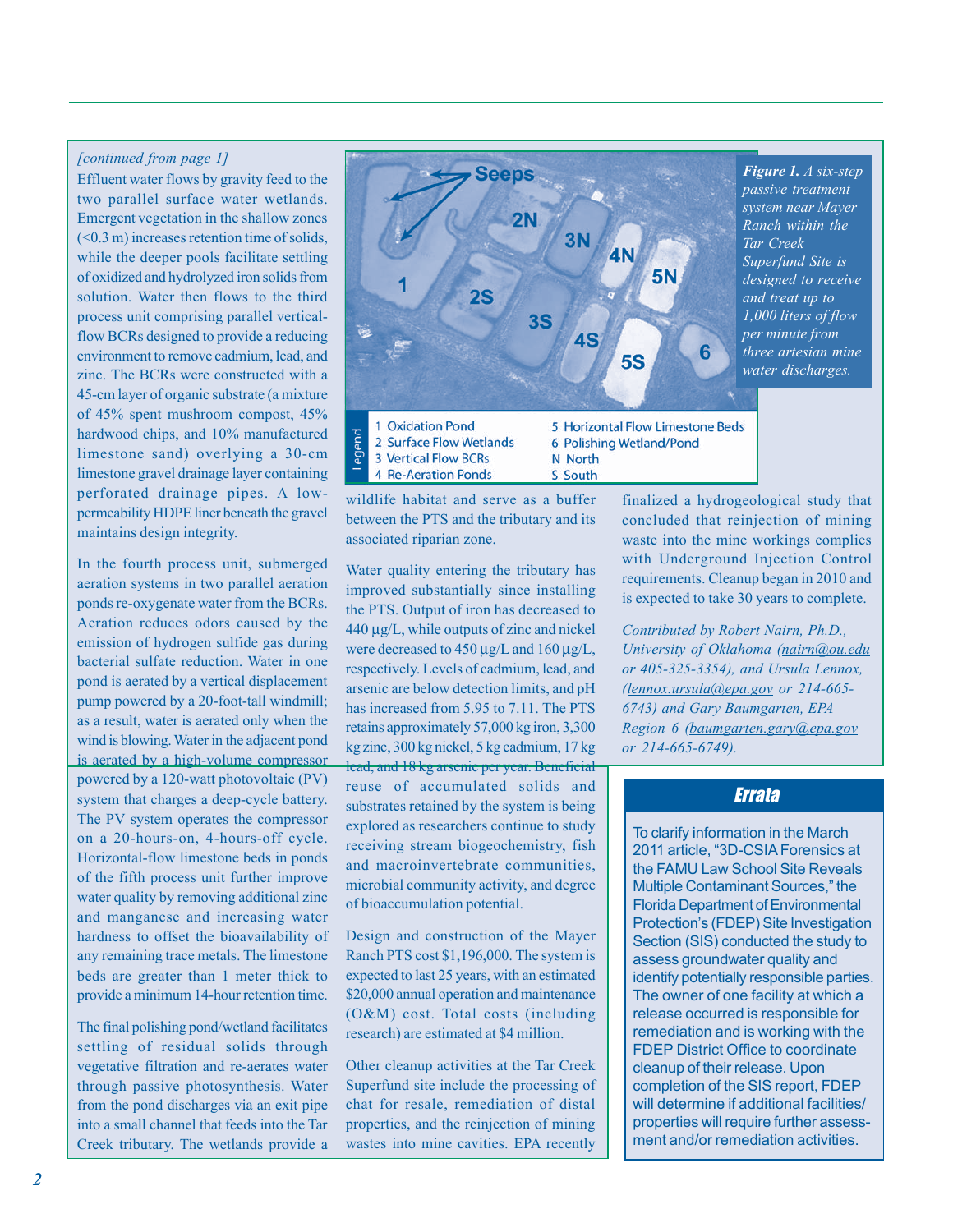# EPA Evaluates Performance of a Cold-Climate, High-Elevation PTS

**E**PA Region 8 is monitoring performance of a PTS consisting of a BCR and an aerobic polishing cell (APC) at the 10-acre Standard Mine Superfund site in Gunnison County, CO. The Engineering Technical Support Center of EPA's Office of Research and Development (ORD) worked with Region 8 to construct the pilot-scale PTS to evaluate its efficacy during the harsh winter conditions at the site's high elevation (11,000 feet above mean sea level). To date, this is the only known PTS above 10,000 feet. Performance evaluation in late 2009 indicated that the BCR was removing, on average, more than 98% of the contaminants of concern (COCs) (cadmium, copper, lead, and zinc) influent concentrations and 91% of the total iron influent concentrations. More recent data analyzed by ORD show that the APC is increasing dissolved oxygen and reducing effluent toxicity.

Lead, zinc, silver, and gold were mined at Standard Mine from the 1870s until 1966 when the mine was abandoned, but remaining wastes continue to affect the area's surface water. Prior to PTS installation, outflow from the mine adit drained into Elk Creek, which is a tributary of Coal Creek. Together, these creeks supply municipal drinking water for the Town of Crested Butte. Highest measured concentrations of the primary COCs (for aquatic life) in the adit water are 0.201 mg/L dissolved cadmium, 0.454 mg/L dissolved copper, 89.815 mg/L total iron, 0.381 mg/L dissolved lead, 13.24 mg/L dissolved manganese, and 31.9 mg/L dissolved zinc. The Colorado water quality standards for discharge to Elk Creek (based on chronic toxity for a metal hardness value of 65 mg/L) are 0.31 μg/L cadmium, 6.2 μg/L copper,  $1.6 \mu$ g/L lead,  $1,430 \mu$ g/L manganese, and 86 μg/L zinc.

PTS construction began in 2007 with installation of the BCR. The BCR consists of a 5-foot-deep geomembrane-lined cell filled with 30% (by weight) limestone along with wood chips, manure, and hay totaling

approximately 5.5 tons of organic material (Figure 2). This reactive substrate provides an organic carbon source for microbial population and promotes biological reduction of sulfate and removal of metals as metal sulfide precipitates.

Two PVC pipes carry MIW from the adit to a 500-gallon buried tank by way of gravity feed. During periods of high flow, tank overflow is diverted to the nearby Elk Creek. From the storage tank, MIW is pumped through a flume to the BCR at an average rate of 1-1.5 gpm. Pump operation is automated by an electric timer powered by a 90-W PV system equipped with a series of 12-volt, deep-cell, marine-grade batteries.

The BCR became operational in late 2007, and construction of the APC was completed in 2008. Following an average three-day residence within the BCR, the effluent drains via gravity to the APC through use of a stand-pipe flow splitter housed in a nearby shed. The APC encompasses a series of cascading cells with open water and a limestone rock cell. The APC's primary role is to reduce manganese, increase dissolved oxygen, and return parameters such as total suspended solids, ammonia, nitrite/nitrate and *E. coli* to concentrations below applicable water quality standards. Treated effluent from the APC is discharged to a wetlands area that ultimately drains into Elk Creek.

Results from the first two years of annual monitoring (2008 and 2009) indicated that

 efficiency of 92% in 2009 and 97% in the BCR demonstrated an average metal removal efficiency of approximately 98%, for the primary COCs. Iron was removed by the BCR at an average removal 2010. Monitoring of the APC effluent showed manganese concentrations ranging from 4.78 mg/L to 10.01 mg/L in 2009, and limited sampling in 2010 showed concentrations of 0.05-3.04 mg/L.

Due to harsh winter conditions, the site is accessible for routine sampling and O&M activities from only July to October of each year. As a result, several sampling procedures have been used. During the winter and spring, samples from the BCR influent and effluent were initially collected by autosamplers, and grab samples were collected during routine monthly maintenance visits. Currently, sonde units are used to remotely measure water quality parameters such as pH, temperature, and oxidation-reduction potential on a continuous basis. The sonde data are stored in an onsite data logger and transmitted by satellite to end users in Denver, allowing real-time access to the field information. All power for the monitoring system is provided by the onsite PV system.

The constant presence of flowing water prevents freezing and allows the system to operate year-round. In early 2009, PTS operations were suspended intermittently

*[continued on page 4]* 



*Figure 2. The biochemical reactor occupies a 35- by 35-foot area approximately 200 feet from the mine adit and 25 feet upgradient of the aerobic polishing cell.*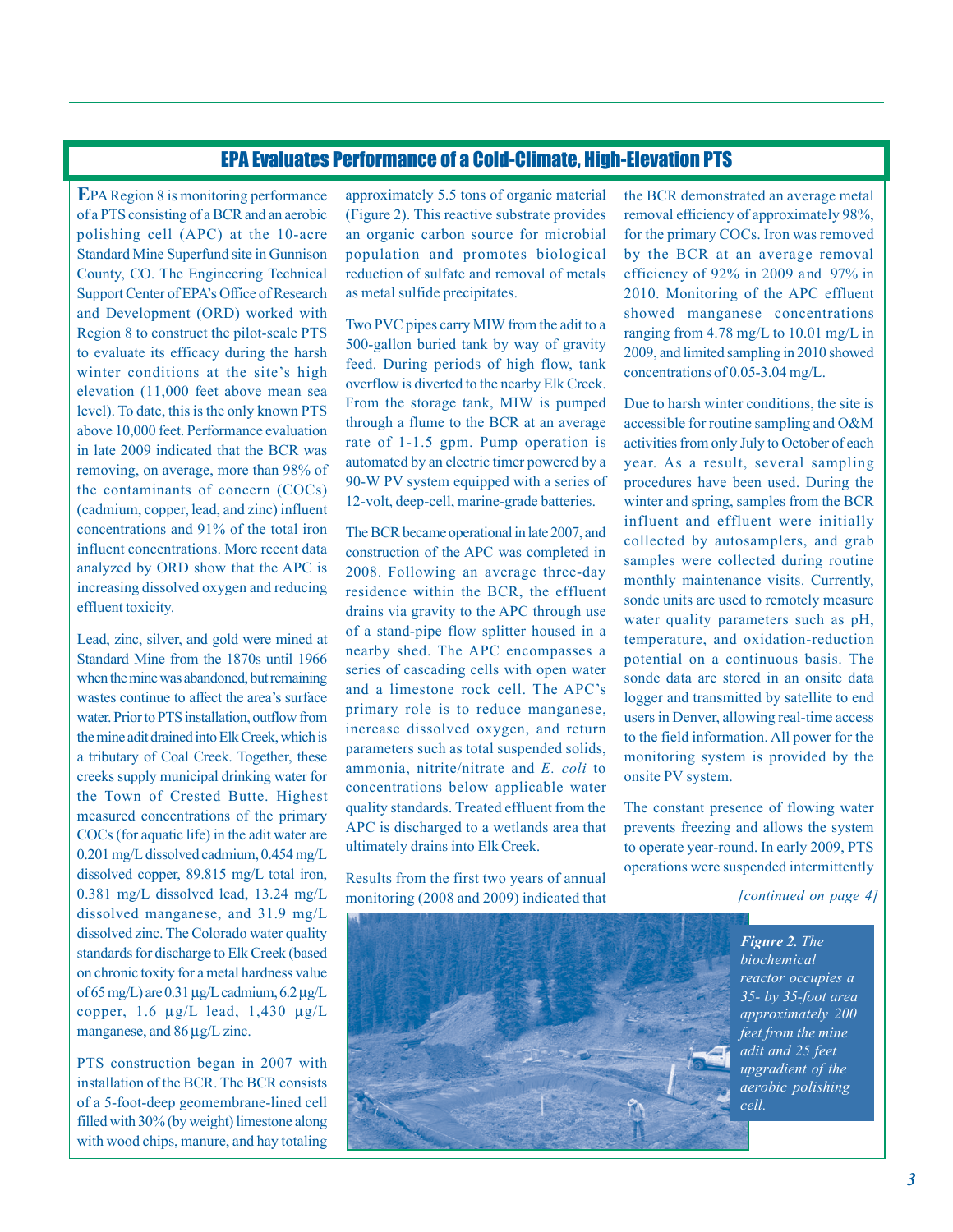#### *[continued from page 3]*

over about 15 weeks due to pump failure, infiltration gallery clogging, and delivery pipe clogging. Failure of the pump timer was attributed to hydrogen sulfide buildup that corroded wires. This problem was rectified by replacing the pump wires and enclosing all PTS wiring in metal conduits to minimize exposure to sulfide gas. Other maintenance included replacing the original submersible pump, which appeared to fail prior to its expected 400 hour life due to metal precipitation and corrosion. Trial use of an alternate, diaphragm-style pump was unsuccessful after one month as a result of freezing and led to installation of a third, more robust submersible pump in late 2009.

Upgrades to the piping system that carries water between the mine adit and storage tank also were implemented. High spring flow conditions were found to cause a backup that released adit discharge on the ground surface across the site. The original pair of 2-inch-diameter PVC pipes was consequently replaced by a pair of 4 inch lines buried in 2-4 feet of pea gravel , but the piping remains vulnerable to sediment clogging and iron hydroxide precipitation.

Conditions such as pH in the mine adit remain steady. Based on parameters such as influent and effluent concentrations of sulfate, sulfide, and calcium, as well as biochemical oxygen demand, the BCR continues to operate successfully. Overall results suggest the PTS can effectively reduce the COCs (except manganese) under harsh winter conditions and high elevations. The PTS is not meeting in-stream standards, but the pilot-scale BCR is treating only a fraction of the water coming from the mine. Based on the estimated dissolution rate of limestone and an assumed 90% operation rate, a sufficient volume of limestone is expected to remain in the BCR for four years.

Factors undergoing evaluation include COC concentration reductions, demonstrated life of the pump and remote monitoring system, and effectiveness of the corrosion corrective actions and changes to the influent lines to reduce plugging. Performance evaluation includes collection of PTS influent and effluent flow and water quality data during high-flow, low-pH spring runoff conditions.

The cost of design, construction, and materials for the pilot-scale PTS totaled approximately \$175,000, including \$50,000 for excavation and earth-moving, \$10,000 for sampling equipment, and \$12,000 for the PV and satellite equipment. EPA Region 8 will use the pilot-scale results to evaluate potential construction of a full-scale PTS. The capital cost for a fullscale PTS expected to operate over 30 years (at a flow rate of 20 gpm) is estimated at \$750,000, with an estimated \$25,000 annual O&M cost.

ORD continues to work with EPA regions to build PTSs at other mining sites. Components of other PTSs may include a chitin reactor, which was originally constructed as an alternate remediation polishing component of the Standard Mine PTS but suspended after two months of operation due to apparent construction failure.

*Contributed by Christina Progess, EPA Region 8 ([progess.christina@epa.gov](mailto:progess.christina@epa.gov)  or 303-312-6009) and David Reisman, NRMRL ([reisman.david@epa.gov o](mailto:reisman.david@epa.gov)r 513-569-7588).* 

## BCR and Wetlands Treat MIW at Remote Site in White Mountain National Forest

**T**he U.S. Department of Agriculture (USDA) Forest Service and the Plymouth State University Center for the Environment (PSU) are monitoring performance of a full-scale PTS that began operating in 2009 as part of removal actions at the abandoned Ore Hill Mine site near Warren, NH. The system encompasses a BCR and adjoining wetlands constructed after discovery of an MIW seep, which continued to cause elevated metal concentrations in surface water despite earlier cleanup efforts. As of late 2010, the PTS was reducing metal concentrations in the MIW by more than 90%.

A one-mile undeveloped road provides access to this remote 10-acre site. From December through April each year, a quarter

of the stretch requires use of snowshoes. The site was mined intermittently for lead, copper, and zinc from the 1830s until approximately 1915 when the mine was abandoned. The property eventually became part of U.S. forestland, but mining left behind piles of waste rock and tailings, and surface water drainage from the site exhibited high levels of dissolved metals and low pH.

 watershed. In addition, a portion of the The drainage impacted downstream water quality and aquatic life in Ore Hill Brook; approximately five miles of the stream were added to the state's 303(d) list of impaired waters in the Baker River Appalachian National Scenic Trail that passed through the site was re-routed in 1979 to a nearby corridor, due to the waste piles.

The highest measured concentrations of COCs in onsite MIW prior to removal actions were 14.25 mg/L aluminum, 1.42 mg/L copper, 1.85 mg/L lead, and 46.25 mg/L zinc, with a pH as low as 3.46. These concentrations exceeded state water quality criteria for protection of aquatic life by 2.5 to 3.3 orders of magnitude.

In the 1980s, initial cleanup was conducted through limestone capping of 4.5 acres of consolidated waste piles, revegetating soil-capped areas, and lining selected surface water channels with limestone. Continued downstream contamination and MIW seeps through the soil caps led to a 2006 removal action focused on controlling the contaminant source and

*[continued on page 5]*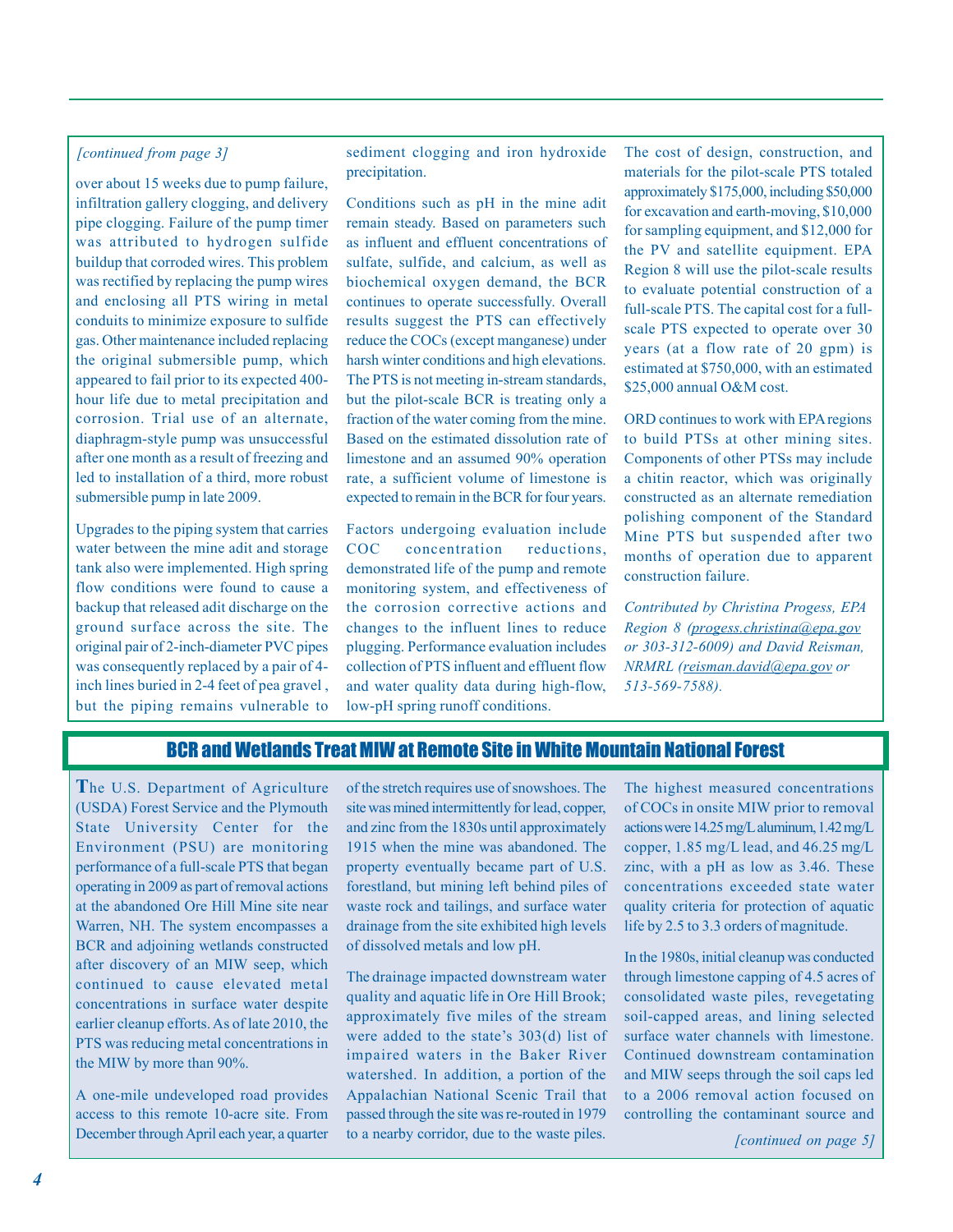#### *[continued from page 4]*

reducing offsite migration of hazardous metals in surface water. The goal was to meet state surface water quality criteria for pH and metals.

The removal action involved excavating approximately  $35,000$  yd<sup>3</sup> of mine tailings and waste rock with high hazardous metal content, mixing it with a phosphate-based amendment to reduce metal availability, and transferring the treated material to an onsite, unlined, soil-capped repository. Phosphate was selected after a treatability study found it was as effective as Portland cement in reducing metals content in the leachate from tailings, and the resulting repository would not require the lining and capping design typical of a Portlandcement repository. Post-construction monitoring of downstream surface water found that metal concentrations were 80% lower, but did not reach the expected 90-95% metal reduction.

During the 2006 excavation, a previously undiscovered adit was encountered. Seep from the adit flowed at a rate of 1 gpm across 200 feet of bedrock into a shallow pond within a former quarry pit (covering approximately 50 by 100 feet and extending 15 bgs) before continuing downgradient. As an interim effort to slow surface water movement and control erosion, 13 sediment check dams were installed within the tailings excavation area.



*Figure 3. Construction of the Ore Hill BCR, including sediment excavation, lining installation, plumbing, and reactive substrate placement, was completed within a single month.* 

In 2008, the Forest Service constructed and monitored performance of a pilot-scale, temporary BCR to evaluate its design and efficacy in addressing the newly discovered adit seep. The pilot-scale results and findings from a PSU study on surface water within the 2006 excavation area were used the following year to construct a full-scale BCR along with an aerobic wetlands area as part of a second removal action. Full-scale BCR construction involved excavating sediment from the existing pit/pond and lining it with 900 yd<sup>2</sup> of geosynthetic clay. The BCR base was plumbed with a 720-foot network of 4 inch-diameter piping and equipment to control inflow of MIW diverted from the adit and outflow to the constructed wetlands. A shallow overflow channel was constructed along the BCR perimeter to manage high flow during stormwater events.



*Figure 4. Circulation within the wetlands (as depicted after one year of vegetative growth) is enhanced by inner berms to increase the length of the flow path and maximize residence time of MIW.* 

A total of approximately 130 tons of reactive substrate containing (by weight) 2.5% manure, 47.5% wood chips, 10% hay, and 40% limestone were placed in the approximate 90- by 40-foot BCR (Figure 3). The wood chips and hay were obtained from local producers and mixed at a nearby dairy farm providing the manure. The reactive substrate was hauled in batches three miles to the site. Following final placement of the substrate, the BCR remained closed at its base for approximately 30 days to provide an incubation period and increase growth of microbial populations in the substrate.

The wetland was constructed approximately 100 feet downgradient of the BCR. Due to the ground slope and the need for shallow wetlands, the design called for two constructed wetland cells operating in series and covering a total of about 5,600 ft2 (Figure 4). In July 2009, two thousand plugs of various native species were planted in the wetlands by high school students participating in a Forest Service training program.

MIW began flowing through the complete PTS in September 2009. Upon exiting the PTS, the treated water flows along an existing surface water channel and enters Ore Hill Brook approximately 300 feet downgradient.

*[continued on page 6]*